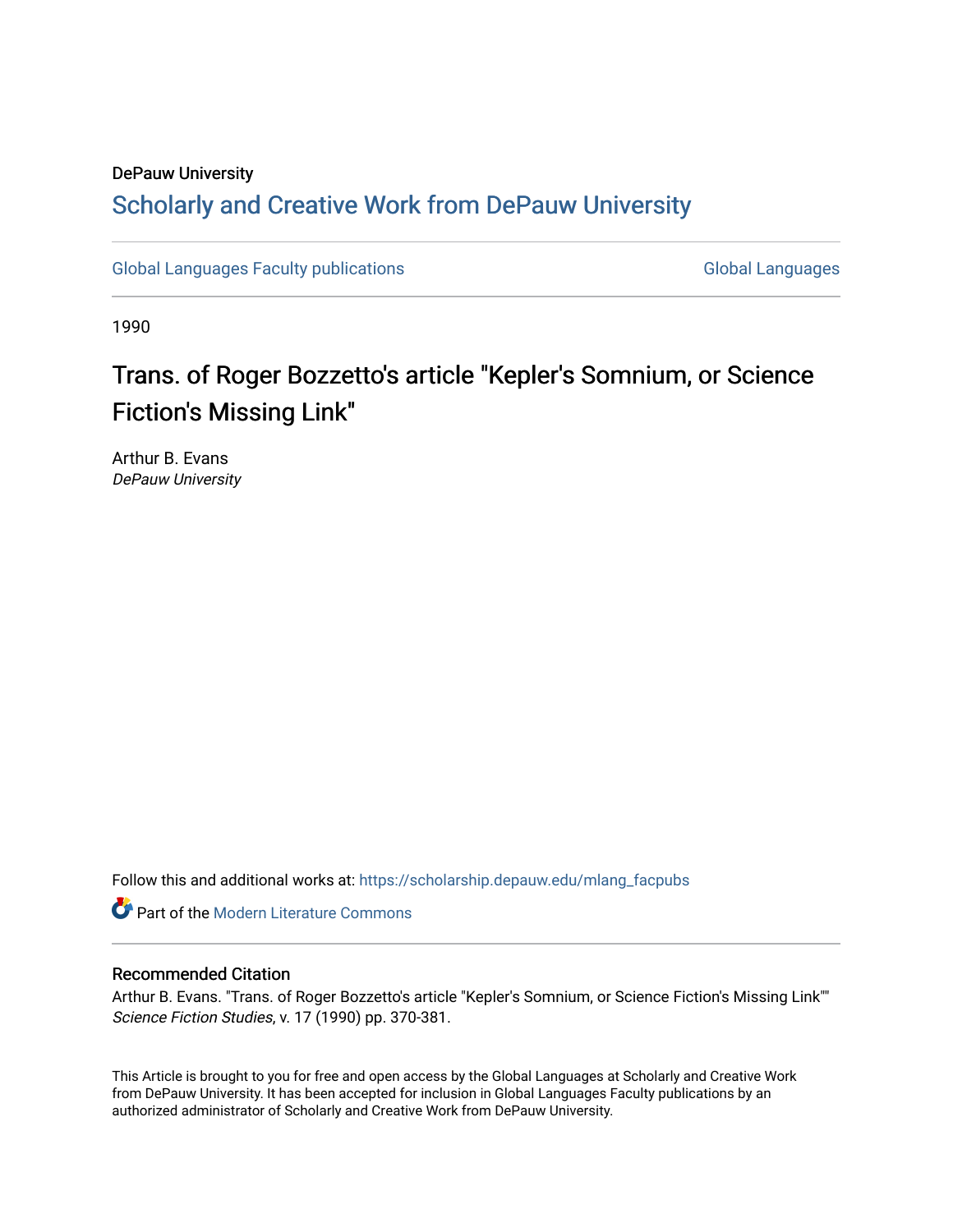# **Roger Bozzetto**

## **Kepler's Somnium; or, Science Fiction's Missing Link**

#### *Edited & translated by Arthur B. Evans*

Why is Johann Kepler's *Somnium* (1634)<sup>1</sup> an appropriate subject for SF study? Because, until a better model can be found, the *Somnium* seems to represent best what might be called a "primitive" SF form; in some respects, it could even be viewed as an important generic ancestor to today's "hard" SF. In the evolution of conjectual/ speculative fiction, Kepler's *Somnium* stands as a kind of literary "missing link" between those early narratives of pure fantasy (e.g., Lucian's *True History*) and those later ones grounded in scientific discovery (e.g. Cyrano de Bergerac, Jules Verne et al.). Furthermore, to the extent that it constitutes one fictional model around which the SF genre originally developed yet uses a narrative format unlike what most later SF texts will adopt, Kepler's *Somnium* is a locus for many important questions concerning the historical interaction of SF narrative forms and scientific knowledge. $^{2}$ 

In this essay, I will adopt two working hypotheses. First, the emergence of a new fictional genre is not something that takes place in a vacuum: it occurs within the context of other pre-existing genres. If the latter are sufficient to express what needs be said, no new genres are created. If, on the other hand, the pre-existing genres are not suited to articulating a previously unimagined concept, a new genre is invented to do so—most often by hybridization. Second, the conditions which necessitate the creation of a new genre are represented and can be discerned in the organization of those texts which constitute this new genre.

These two hypotheses allow one to correlate those elements surrounding the sociology of literary production (the constraints which generated this new genre) with an analysis of the fictional text itself (to show how, by its very structure, it expresses these new concepts). Methodologically, this approach not only permits a detailed look at the birth of an important and original textual artifact in the history of SF, but also clearly illustrates how and why Kepler's *Somnium* is dramatically different from a text like Lucian's *True History* (which, incidentally, Kepler translated in order to learn Greek) or a "scientific romance" *à la* H.G. Wells, "a mixed literary genre combining the romantic tale of a journey to a lost land, Gothic sensationalism..., and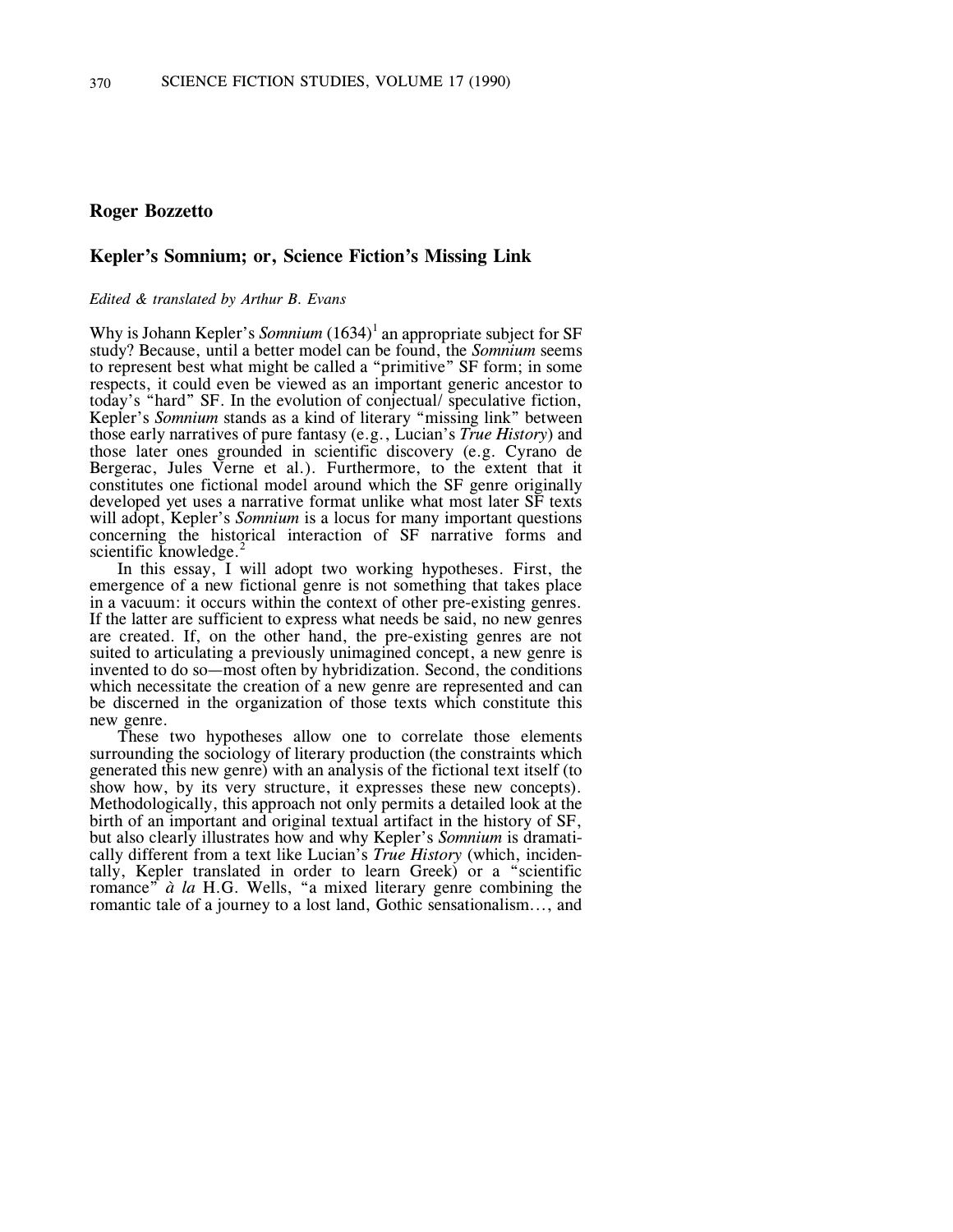the expositional didacticism of philosophical speculation vulgarized for the benefit of the masses" (Pagetti:  $125$ ).<sup>3</sup>

**1. A New Context.** The emergence of SF as an original fictional genre during the 17th century was, in part, a concrete response to a radical change in that age's conception of what constituted reality—i.e., of a new and revolutionary vision of the physical universe and its relationship to human knowledge. As a result, a new paradigm for the speculative imagination was created, and this new paradigm generated a new narrational form (cf. Kuhn).

What distinctive features tended to characterize that form? First, it had to somehow incorporate the notion of an accumulative "progress" of knowledge throughout history—as claimed by Francis Bacon among others—and, concurrently, it had to provide a clear methodology for confronting the unknown. It was only during the 17th century that the concept of "scientific method" and the reproducibility of experimental results via established procedures (and entirely independent of the personality of the experimenter) began to give new meaning to the term "science." In his *De Dignitate et augmentis scientiarum* (or *The Advancement of Learning*, 1623), for example, Bacon proposed a number of procedures, which he labelled "experientia litterata," to be used in scientific investigations. This advocacy by Bacon (among others) of the experiential as a credible means for attaining knowledge constituted a major epistemological turning-point in the history of Western civilization and had a number of important implications: to name but a few, unquestioned authority would be replaced by individual experience, faith by inductive rationalism, and dogmatism by the evidence of experimental method. Further, as one way to popularize this new way of reading the "Great Book of the World" (which, since Galileo, was known to be written in "mathematical language"), Bacon endorsed the use of didactic fictions, or what he called "fables."

These "fables," Bacon contended, must be like "scientific dreams" and appropriately tailored to the unsophisticated minds which they addressed. Such fictions must provide an easy bridge between the traditional models of knowledge and the "newly discovered truths" of modern Science. They must overcome, by method and cunning, the public's inherent difficulty in "conceiving the new." They must proceed inductively, via gentle extrapolation, from a known and recognizable reality, and carry the reader to a point where the anticipated existence of the new reality can be perceived: Copernican heliocentrism, Bruno's concept of infinity and of the plurality of worlds, Bacon's and More's visions of the ideal state, etc. (all of which are examples of what Claude Durand has called "ideological experimentation<sup> $\bar{v}$ </sup> [p. 12]).

Such didactic fables, written for the scientifically uninitiated, needed also to provide certain referential and emulative models for their readers—not only a portrayal of their own *lecteur idéal*, or "model reader,"<sup>4</sup> but also an entire "coherent possible universe"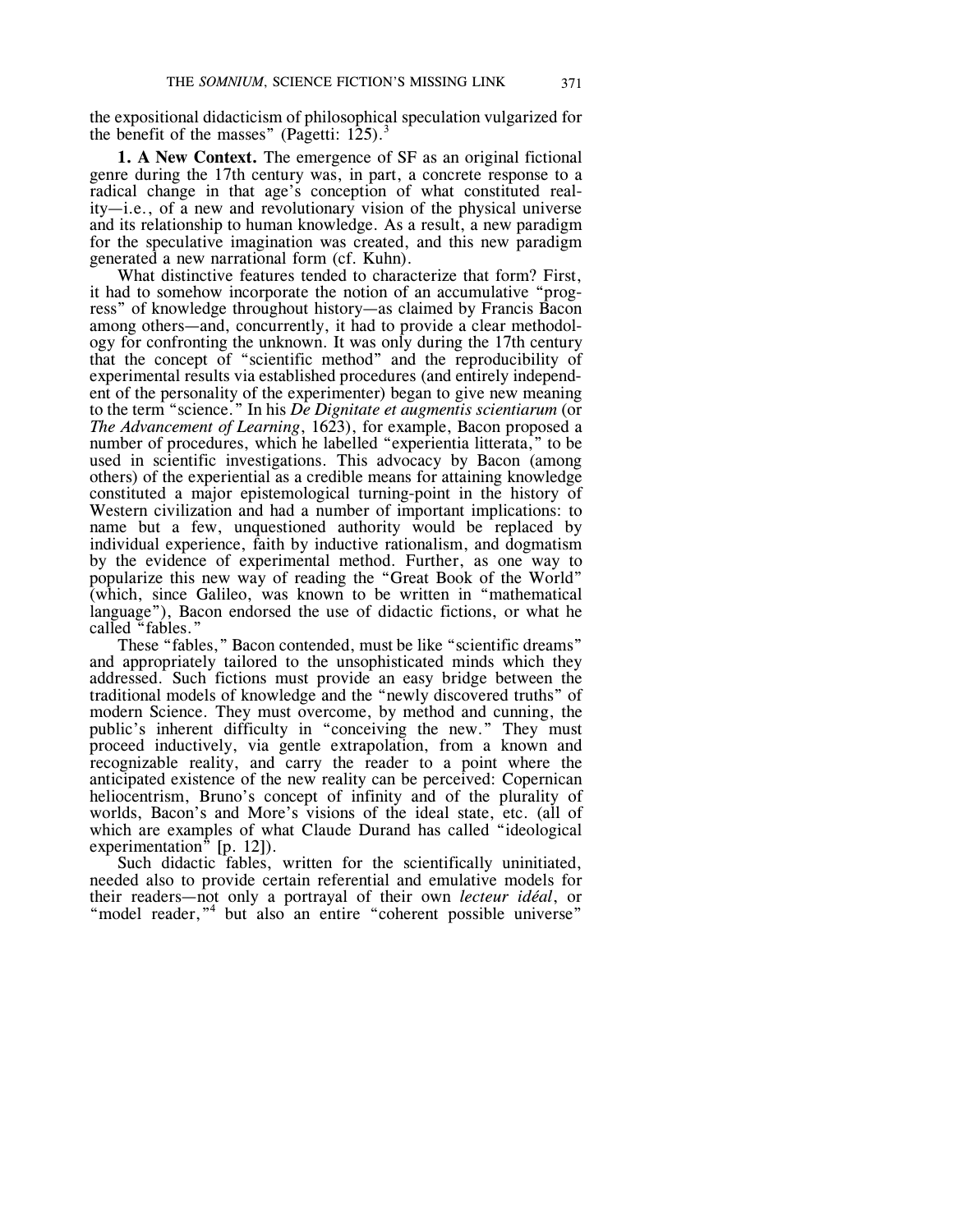complete with the basic rules of how it works. To facilitate reader understanding, the fable must both posit such rules and fully illustrate them so that their readers might visualize this (imaginary but quite conceivable) universe and be able to orient themselves comfortably within its hypothetical reality.

Such fictions, then, would not attempt to represent traditionally accepted forms of reality. Rather, they would seek to organize the reader's fictional experience in a wholly different manner: instead of eliciting a kind of playful and rhetorical marvellous [*merveilleux ludique et rhétorique*]—the kind found, in varying modes, throughout the works of writers such as Lucian, medieval romancers, and even Ariosto—they would generate an æsthetic of cognitive wonder [*esthétique de la "meraviglia" et du "concetto"*]; so that even in the case of imaginary voyages, the reader's fictional experience would be grounded in certain theoretical and hypothetical presuppositions.

As one of the earliest examples of this sort of a Baconian "fable," Kepler's *Somnium* is a speculative text that resides in the domain of literature (since it is a fictional narrative) as well as within the philosophical and scientific controversies of its time. As one way to illustrate its uniqueness, it might be useful to compare this work of Kepler's with Jules Verne's *romans scientifiques*. The latter are semi-didactic fictions geared to inculcate certain lessons from the corpus of already-established 19th-century scientific knowledge. In the early 17th century, by contrast, "fables" such as Kepler's sought to promote the very existence of Science itself as a system of thought: the role of the fiction was to concretize, illustrate, and valorize the "scientific paradigm" as a means to conceiving the (previously) inconceivable.

As such, the Somnium's referentiality (despite its 17th-century origins) does not evoke the marvellous [*merveilleux*], as does Lucian's fantasy or certain medieval romances. And it does not—as with Verne and the SF authors who succeeded him—propose an imaginative exploration of the outer edges of a reality *already defined* (in large measure) by accepted scientific fact. Rather, the *Somnium* might be seen as a kind of epistemological stepping-stone between the two: it is an early attempt to give figurative substance to the visualization of the universe as something both rationally conceivable and quantifiable, while making use of an innovative fictional vehicle which bridges the gap (however primitively) between fantasy discourse and scientific discourse. As such, the *Somnium* is a curious literary artifact which concretely reflects what some historians have called the "implications"<br>of the scientific revolution for the human imagination." of the scientific revolution for the human imagination."

But how does the *Somnium* manage to accomplish this?

**2. The "Somnium" as Atypical Science Fiction.** Galileo was condemned in 1633. Kepler's *Somnium* appeared in 1634, its source being Kepler's 1593 *Dissertatio*, which bore the title: "How do the Heavens appear to a Man located on the Moon?" The central thesis posited by both is that the Earth does indeed rotate, although its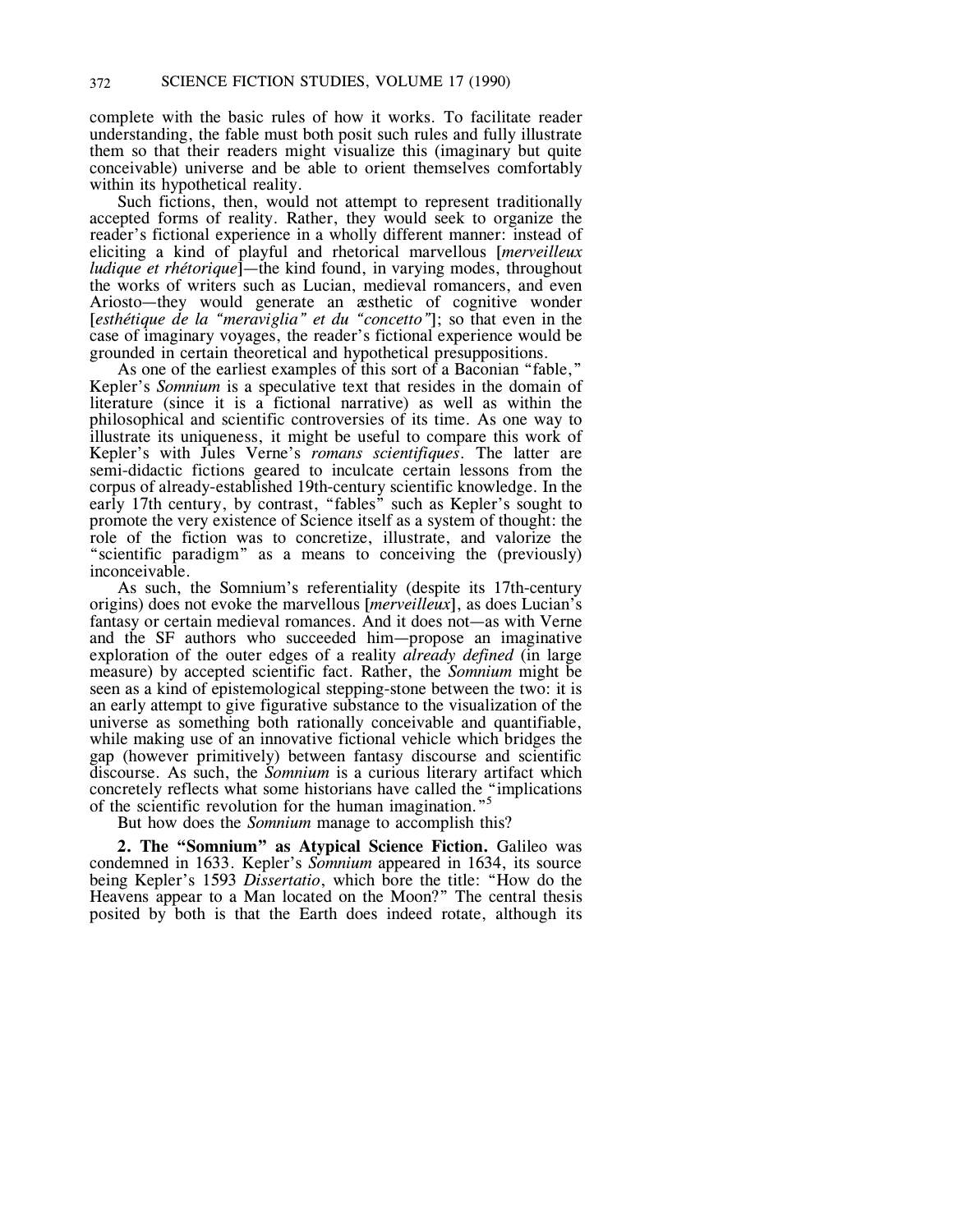inhabitants are unconscious of this movement. <sup>6</sup> Kepler, reasoning by analogy, places an "observer" on the Moon and demonstrates how his experiences are identical to those of his Earth-bound companions: on the one hand, he does not "feel" the Moon moving; on the other, he sees the Earth waxing and waning in the sky. Before locating his observer on the Moon, however, Kepler must transport him there. And both the actual voyage from the Earth to the Moon and the descriptions of the Moon itself from this new vantage-point are images worthy of a "scenic railway"—initiating a new literary *topos* which will be used, after Kepler, by SF writers such as Francis Godwin and Cyrano.<sup>7</sup> Furthermore, as a kind of exegetic supplement to his richly speculative tale, Kepler appends to his narrative over 200 separate explanatory Notes, a "Selenographical" Appendix, and even some Notes on the Appendix— throughout which he outlines, among other things, various discoveries by Galileo.<sup>8</sup> The final text of the *Somnium*, then, is really a "work in progress" that was continually updated by its author in order to present new knowledge in the field of astronomy.

But how is the *Somnium* structured narratologically? To answer this question, I will examine the following features of the published text: the relationship of Kepler's narrative to a similar one by Plutarch (appended to the *Somnium* in the latter's first edition), the presence and function of Kepler's many explanatory endnotes, and the text's many interlocking levels of narration, which mediate its interlocking levels of narration, which mediate its fictional/non-fictional discourse.

Kepler translated Plutarch's *De Facies in orbe lunae* ("The Face in the Moon") and placed it immediately after his own in the first edition of the *Somnium*. The reader thus moves successively from one text—and one mental universe—to the other. Kepler gave no explanation why he chose to do this, but two possible reasons spring to mind. First, by juxtaposing these two texts, Kepler purposefully sought to both identify and construct a bridge between new knowledge and old, astronomy and astrology,<sup>9</sup> scientific speculation and *merveilleux*. Second, perhaps as a counterbalance of prudence, Kepler chose to pass off his fictionalized treatise on Copernican theory as a dream, in the ancient tradition of "dream narratives" (e.g., *The Dream of Scipio, The Dream of Macrobius*, etc.). And since his observer is transported to the Moon by supernatural means, the inattentive reader might easily interpret the Somnium as a simple mythic tale (like Plutarch's?) unless, of course, the reader refers to the author's many explanatory Notes, the significance of which I will discuss presently.

The fictional story in the *Somnium* is conveyed by three successive first-person narrators, and the interaction among them is important. First, there is an authorial narrator (N1) who, historically placed in 1608, falls asleep while reading a historical chronicle of Bohemia. While in dream, he finds himself reading another book bought at a fair in Frankfurt. In this book, a second narrator, named Duracotus (N2), recounts his travels as a youth and explains how he became involved in the study of astronomy. Duracotus eventually returns home to his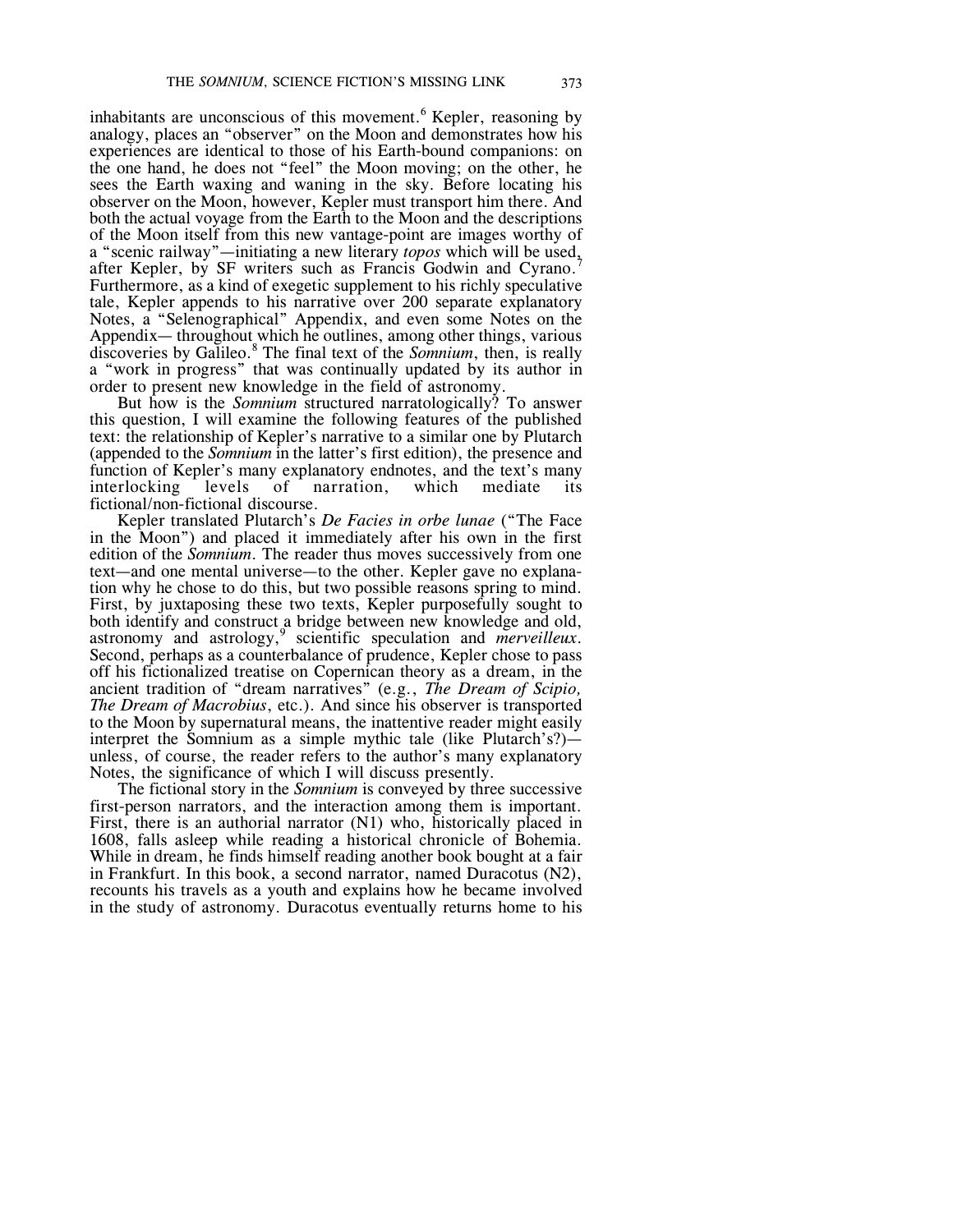mother; and she, a practicing astrologer and seer, introduces him to a spirit called the Dæmon from Levania (N3), who then narrates the remainder of the tale.

The Dæmon tells Duracotus of how one might voyage to the Moon (Levania). It is to be accomplished by quasi-magical means: humans "transported" there by Spirits. But the Dæmon also—interestingly enough—openly acknowledges the many technical difficulties inherent in such travel through space.<sup>10</sup> Finally, as the narrative focus shifts to the Moon's surface, Kepler then proceeds to furnish the reader with a description of the "heavens" as seen from the Moon—as per the original intent of his Dissertatio—along with the beginnings of a detailed account of the Moon's topography and its unusual inhabitants.

The Dæmon's narrative ends with the abrupt and unexpected return of the authorial narrator (N1), who has just been awakened from his dream by the sound of a rainstorm. The text stops at this point. Neither the tale told by Duracotus nor that of the Dæmon—the narratives within the narrative—is brought to conclusion.

This relatively short fiction is then followed by 223 critical Notes, which together come to almost ten times the length of the fictional narrative itself. These Notes, added by Kepler between 1621 and 1630, offer a wide range of mathematical explanations, discussions of certain theories by Galileo and Aristotle, postulations of various astronomical hypotheses, corrections of errors made in earlier works, and so forth.

Thus the *Somnium* is a half-fictional, half-non-fictional text which has its own history, a history which, reflecting Kepler's ongoing research, constitutes a valuable document for the History of Science. As narrative, however, it resorts to highly non-scientific means (the Dæmon) to make feasible the portrayed trip to the Moon—something which neither Godwin nor Cyrano will later do. But then again, this unorthodox Dæmon does communicate a plethora of technical observations about the Earth's rarefied atmosphere, the frigid temperatures of space, the necessity of retropropulsion for landing, etc.—all of which lead one to believe that Kepler was very cognizant of the physical obstacles to space travel and that even if the technology necessary to overcome them was not yet available in the 17th century, it was nevertheless theoretically possible for such a journey to be made.

Kepler's *Somnium* is therefore a unique mixture of physics and fantasy, new Science and popular superstition. But it mixes them in a manner that is quite noteworthy. The image of the waxing and waning of the Earth in the Moon's sky, for example, is created and sustained by means of scientific hypothesis (Copernican astronomy) and mathematical demonstration. That is to say, the SF *novum* involved is the direct result of the internal logic of a newly-conceived model of reality [*modélisation neuve de la réalité*] within which readers are obliged to believe their brains, not their eyes.

This same basic procedure is also used to describe the inhabitants of the Moon. But here, instead of mathematical proofs, Kepler grounds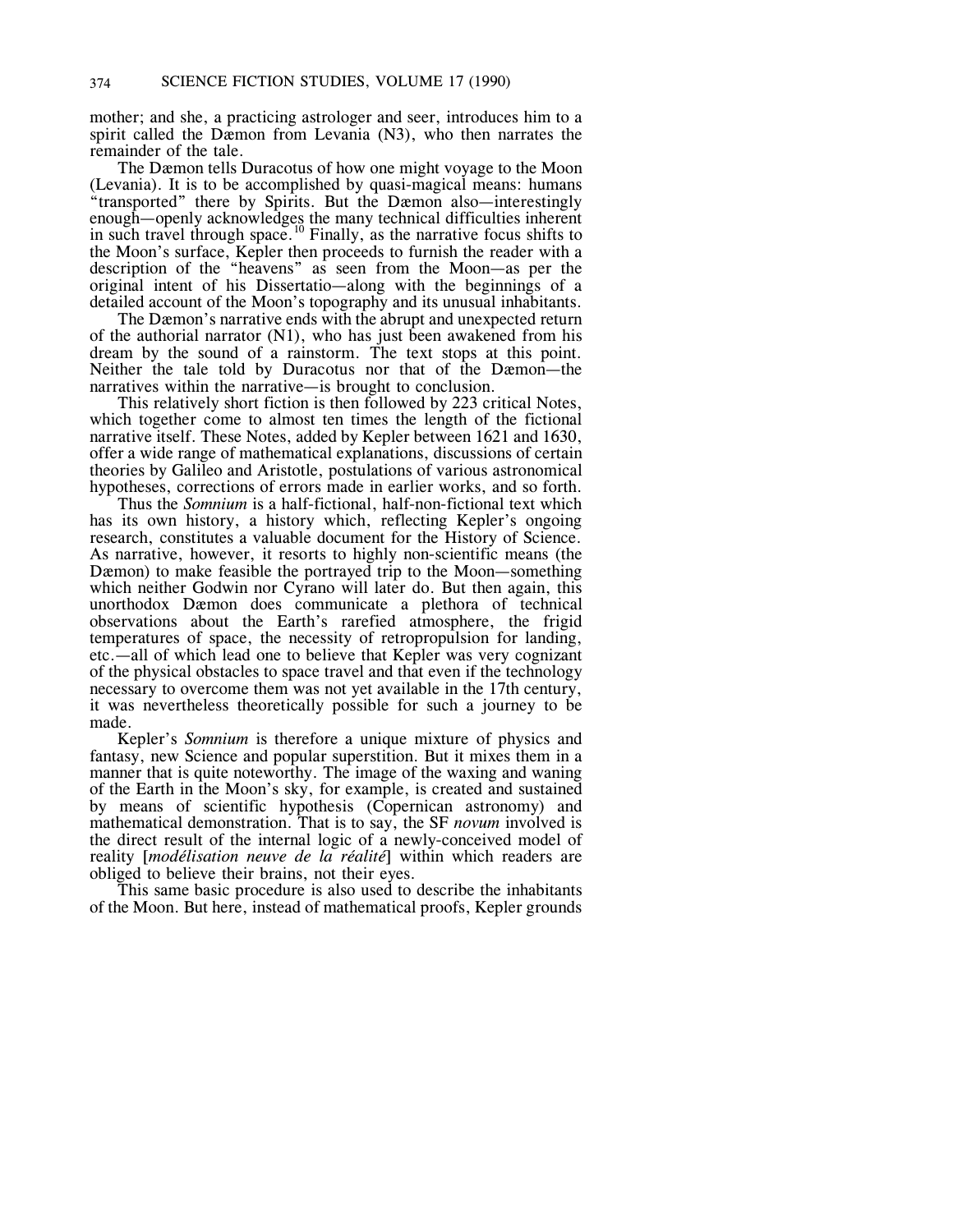his explanations (through the appended Notes) in logically-reasoned analogy. For example, if he places caves on the Moon, it is so that the inhabitants can protect themselves from the alternating extremes of heat and cold.<sup>11</sup> When he says (p. 27), "Whatever is born on the land or moves about the land (212) attains a monstrous size. Growth is very rapid. Everything has a short life, since it develops such an immensely massive body  $(2\bar{1}3)$ ," he immediately justifies these speculations, via Science, in the corresponding Notes (whose numbers appear parenthetically in the text, as above).<sup>12</sup> In other words, Kepler refuses to make his Moon an idealized Earth-like "otherwhere"—e.g., a utopian locus *à la* More or an exotic backdrop for fantasy *à la* Lucian. Instead, his various postulations about the Moon's inhabitants are methodically, rationally, and analogically deduced from scientific hypotheses.<sup>13</sup> As he asserts in Note 210 (referring to "the Privolvan region" [p. 27]): "Which no eye has ever seen. Yet in my discussion…you observe sound reasoning" (pp. 128-29).

Of course, one might argue that the *Somnium* as a whole cannot be considered "true" SF because, despite the fact that its annotations may add a measure of rational conjecture to the text, the fictional narrative to which they are appended does not at all resemble what we today call SF in the "classical" sense. But if one adopts a somewhat less anachronistic and reductive viewpoint and considers this text in the light of its own historical period and the evolving definitions of both "science" and "fiction" during that time, Kepler's *Somnium* does appear as an early (albeit narratologically primitive) example of "hard" SF—one, however, in which the SF discourse is fragmented and dichotomized; i.e., where the fiction and the science are articulated separately. The very structure of the Somnium as a kind of complex "embedded" narrative (with its succession of "interior" narrators and its scientific endnotes conveyed by an "exterior" narrator—which are nevertheless meant to be read concurrently with the fictional text) serves to underscore to what extent the scientific paradigm itself was not yet, during Kepler's time, a socially accepted and/or legitimate mode of viewing reality (even fictional reality). It had to be integrated into the narrative from the outside—transversally—in the form of extratextual commentary.

But to clarify exactly how the SF discourse functions in this text, a closer examination needs to be made of the interplay between the various narrational levels used in the *Somnium* and the "scientific voice" therein—a voice which, like the status of Science itself during the early 17th century, was far from "pure" and was still colored in many ways by myth, magic, and various forms of the marvellous [*merveilleux*].

**3. Science-Fiction Discourse in Kepler's Somnium.** In Kepler's text, as mentioned, the authorial narrator (N1) recounts a dream wherein appears a book. The *Somnium* is thus a book which relates a dream; but the dream itself is the contents of a book with its own first-person fictional narrator (N2), Duracotus, who is listening to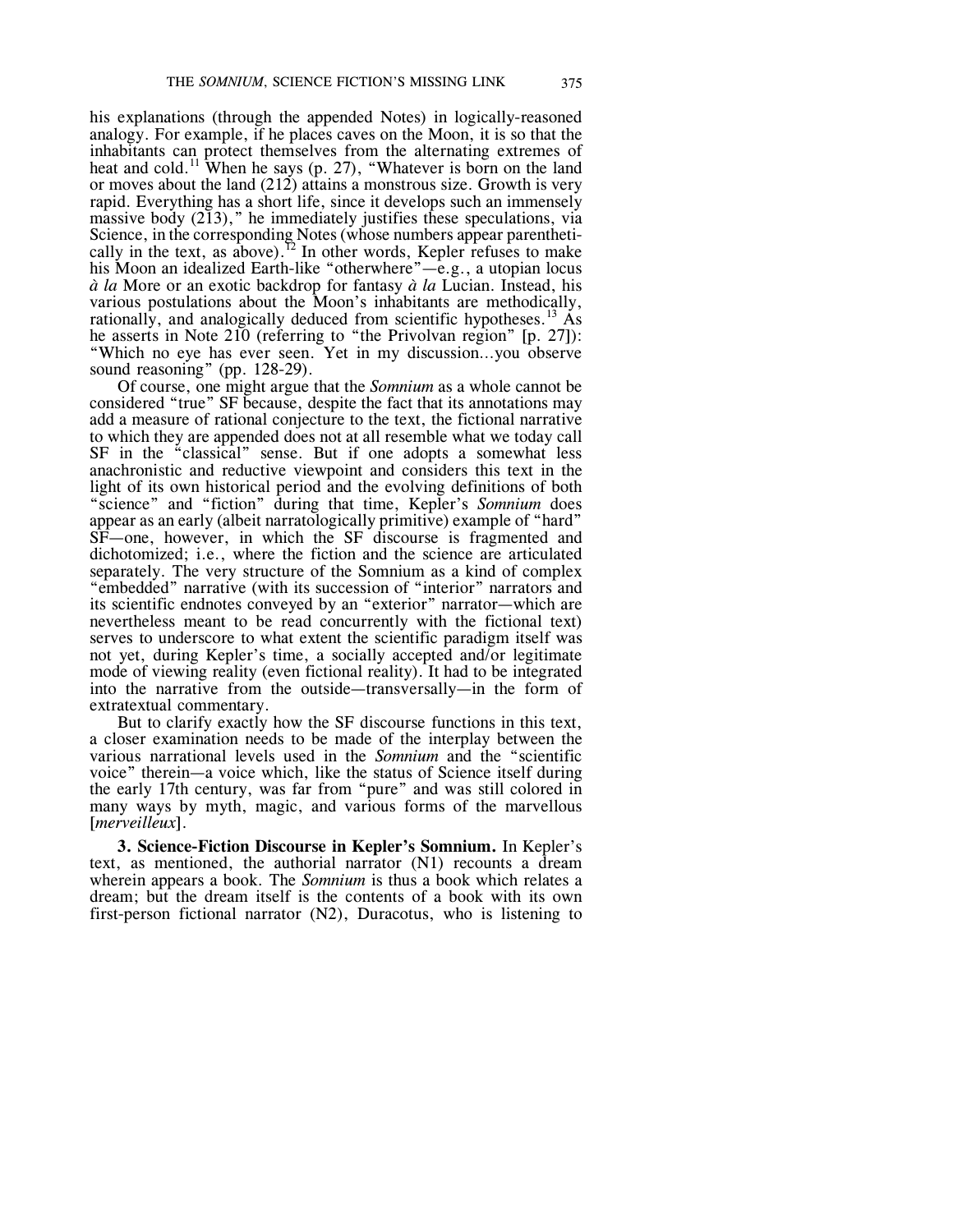another first-person fictional narrator (N3), the Dæmon from Levania, who tells him about the Moon. By its very structure, therefore, the *Somnium* seeks to portray an "unthinkable" version of reality. Why is this so? Let us examine the components.

In this narrative, the "scientific discourse" is presented only by the Dæmon, and it occurs only at the point where the Dæmon begins to speak of the Moon voyage itself. This unusual discourse offered by the Dæmon has its authorial counterpart in the Notes, but in discontinuous form. Reconstructed schematically, for example, the *Somnium* as a whole would take the form of a series of concentric circles. Let us recapitulate its contents in those terms.

In the outer circle, and serving as intermediary between the fiction and its implied readers (whence the polemical, didactic, and justificatory nature of its contents), are Kepler's critical Notes detailing his research, offering anecdotes, proving his points, etc.—a total of 223 Notes (and diagrams) which (as indicated by the title of this section) "were written in order between the years 1620 and 1630" (p. 30). The next circle contains the narrative by N1, the account of a dream. In this dream, he encounters the manuscript of N2 (the next circle), wherein N3 relates his tale (the final circle) unveiling the "truth" about the Moon. The revelations about the Moon given by the Dæmon are also those elaborated on by Kepler in his Notes (linking the innermost circle with the outermost); and this provides the work as a whole with an overall structural—if not entirely contiguous—unity.

But what is interesting here is that the "Science" in this SF takes the form of a massive support-structure of didactic endnotes totally exterior to the fictional narrative itself (albeit meant to be read concurrently). That is to say, the entire apparatus of scientific rationale—the fundamental *raison d'être* for this work—is presented tangentially via the (apparently acceptable) pretext of a supernatural fantasy. And this spirit-narrated fantasy, mediated by several different narrational levels, supposedly takes place within a dream sequence—i.e., it relies upon the reader's recognition of the traditional function of a dream which, since Macrobius, had been used by philosophers as an allegorical vehicle to make their points.

Viewed in terms of their respective definitions of textual verisimilitude, Kepler's practice here stands in sharp contrast to that of a later SF author like Verne, who freely (and quite regularly) tended to punctuate his narratives with widely-accepted and (thus) "authoritative" chunks of scientific discourse—both for reasons of pedagogy and to enhance the "mimetic" quality of his fictions (cf. Evans). It is this choice of a "supernatural" narrative voice embedded within a protracted dream sequence which aptly illustrates the extent to which such "new" knowledge was viewed as lacking any "representable or conceivable referentiality" [*référent représentable ou pensable*] during Kepler's time. It was only via such a strategy, such a "fable," that this "new" knowledge could be given acceptable substance.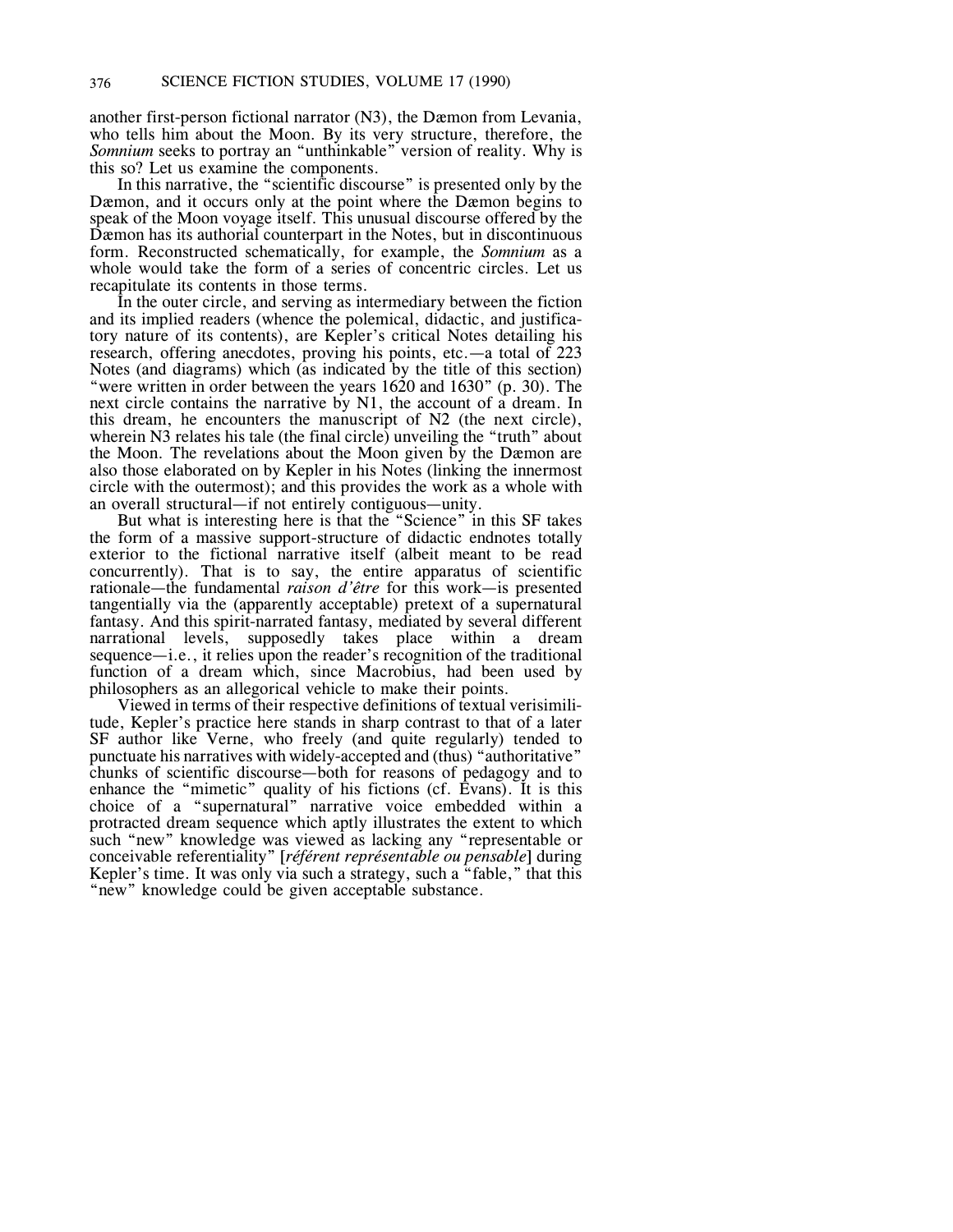In what might be seen as a further attempt to "de-alienate" his portrayal of this "new" knowledge, Kepler also continually personalizes his didactic Notes with a great deal of self-reflective commentary. Mixed in with the mathematics and theorems, one discovers a great number of personal anecdotes, tongue-in-cheek humor, and an obvious desire to underscore the allegorical nature of his fictional narrative (and the spirit-narrator portrayed therein). For example, in Note 34 Kepler explains his choice of the "Dæmon" as follows: "These spirits are the sciences in which the causes of phenomena are disclosed. This allegory was suggested to me by the Greek word *Daemon*, which is derived from *daiein*, meaning `to know,' as though it were *daemon*" (p. 50). <sup>14</sup> Commenting on his Dæmon's knowledge of the secrets of the Moon (and perhaps, indirectly, on his critics, who seemed to find metaphysics more inherently credible than physics), Kepler points out in Note 56: "If we continue the allegory, it is easy for reason…to attain knowledge of celestial phenomena....And here, of course, I indulge in a joke: looking straight ahead, I concentrate on physical reasoning; out to the side, I shoot satirical arrows in all directions..." (pp. 63-64).

This combination of seriousness, allegory, and satirical humor is quite characteristic of the *pensée paradoxale* evident in much of the literature of the 16th century, as witnessed by works such as Erasmus's *In Praise of Folly* and More's *Utopia*. But Kepler's *Somnium* is substantially different from the speculative works of these "fable"-making predecessors in at least two ways. Unlike utopias, it has a mathematically scientific (as opposed to a social or rhetorical) a mathematically scientific (as opposed point to make; and there is a sense of implicit "reversability" that permeates this text on several different levels. For one thing, this "new" knowledge is presented *both as and through* a complex allegory which uses canonical—and therefore acceptable, albeit canonical—and therefore acceptable, albeit "unearthly"—vehicles for its expression (the Moon, dreams, the Dæmon). In so doing, the text seeks to render more acceptable those "unthinkable" premises upon which the allegory itself is based (Copernican astronomy). Second, the referential "heart" of the *Somnium* as a Moon-narrative (that portion of the text which is communicated—ironically—by the allegorical figure of the Dæmon, who represents "the spirit of Science") is, in fact, a narratological mirror-image of Kepler's detailed commentary on astronomy located in the appended explanatory Notes. That is to say, Kepler's *Somnium*, by virtue of its very structure as allegory, seems to encourage "rational deconstruction": it provides the reader not only with a fiction-based portrayal of the "new" knowledge of Science, but with the textual means to *experience* its most implicit methodology as well.

**4. Conclusion.** We tend too much to speak of SF as if it were the romantic popularization or the novelistic exploitation of a Science which had always been there. Kepler's *Somnium*, highly atypical of most SF in its narrative structure yet unimpeachably scientific in its goals and content, should cause us to question such facile generic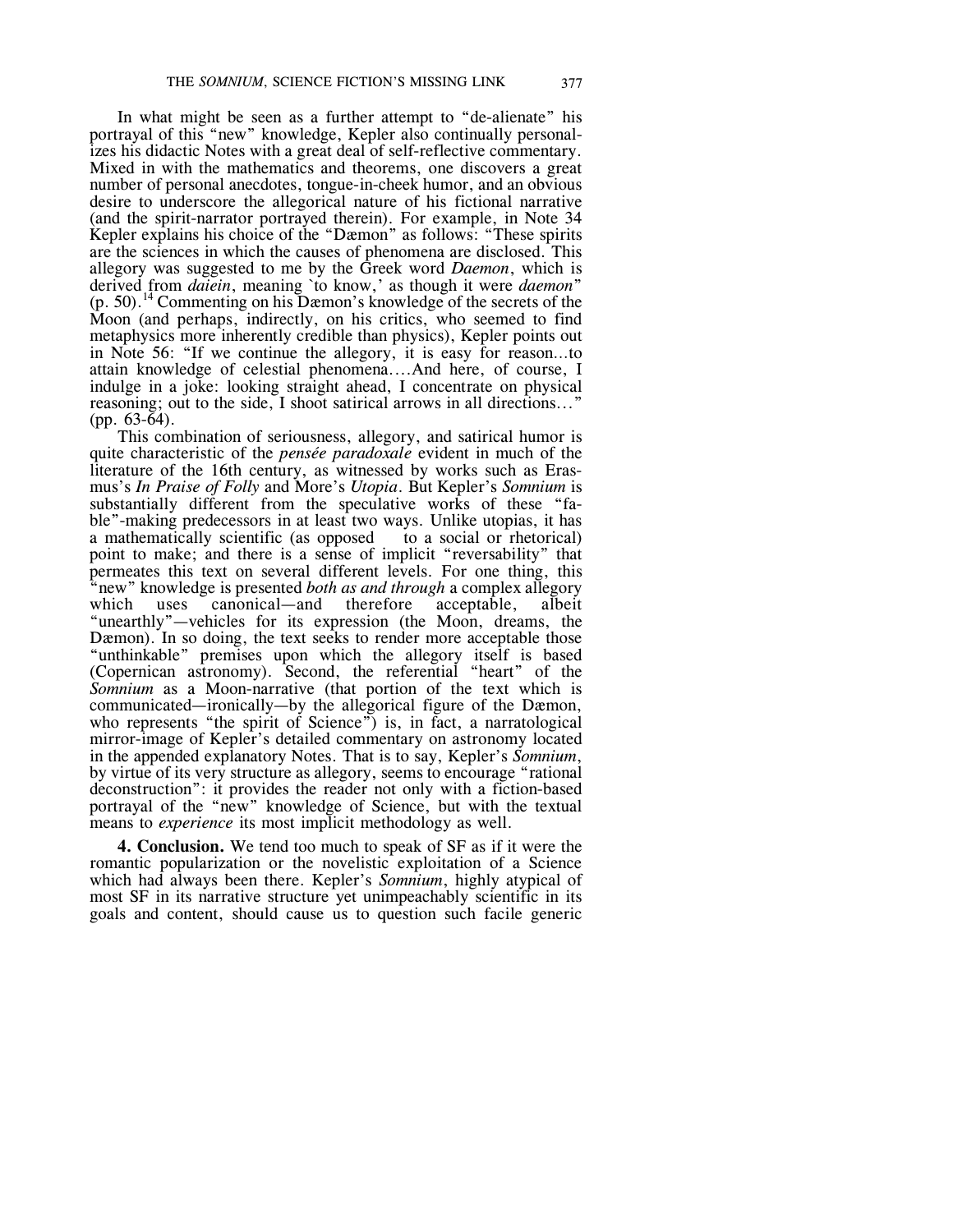presuppositions. What is today called Science was at first dangerous speculation, and the basic paradigms by which we view the universe (paradigms we now take for granted) are actually of quite recent invention and can be historically situated. Early scientific speculations, to the extent that they took fictional form, were not always escapist fantasies or utopian social commentary. In some cases, such fictions offered an acceptable vehicle to express the "not yet thinkable" [*le non encore pensable*]. Comparing Kepler's *Somnium* with the works of Godwin or Cyrano, for example, one can measure the extent to which such "new" knowledge came to be progressively integrated into the fiction itself. The novel, an "omnivorous" fictional genre, soon assimilated this "new" knowledge into its operational epistemology—along with certain previously repressed forms of discourse associated with it (cf. Hallyn). Finally, it must be acknowledged that, unlike More's *Utopia* (which became a recognized structural and conceptual model for subsequent sociological speculations— cf. Suvin: 222ff.), the *Somnium*, untranslated and all but unknown, had no tangible effect on the evolution of SF itself. Yet within what could metaphorically be called a "discursive geneology" of the genre, it nevertheless constitutes an important "missing link" between the narrative forms of utopian fantasy, imaginary voyage, and "hard" SF.

### NOTES

1. Kepler's *Somnium, seu Opus Posthumum de Astronomia Lunari* was published posthumously by his son in Zagan and Frankfurt/Main in 1634. References to the French version of Kepler's work (as translated by Michèle Ducos ) have been replaced here with ones to the English translation cited below.

It should be added that the present essay is a much altered version of one that originally appeared as "*Le Songe*, ou l'origine du genre," Cahiers du CERLI, no. 15 (Jan. 1988), pp. 180-98.

2. The actual "birth date" of SF, ranging from the *Epic of Gilgamesh* to Mary Shelley's *Frankenstein*, varies from critic to critic. The problem has to do with how each critic defines the relationship between literature and its scientific context. Quite often such critics forget that each historical period had its own epistemological character—i.e., its own ideas about what constitutes knowledge—and that the various fictional forms prevalent during each period were both recognized and classified according to these notions. It would therefore be erroneous for us to identify a pre-modern fictional text as SF if we are using as criteria our own late-20th-century presuppositions about science and human knowledge. To avoid such anachronisms, we must consider such texts within the context of the mental configuration [*configuration mentale*] of the time in which they emerged.

The SF criterion of rational conjecture must also be refined somewhat. For example, to classify an ancient text of playful speculation as SF because, according to our modern orientation, it appears to satisfy certain requirements for rational conjecture is a highly anachronistic approach. A journey to the Moon for Verne—or even for Kepler—is rational conjecture because, at the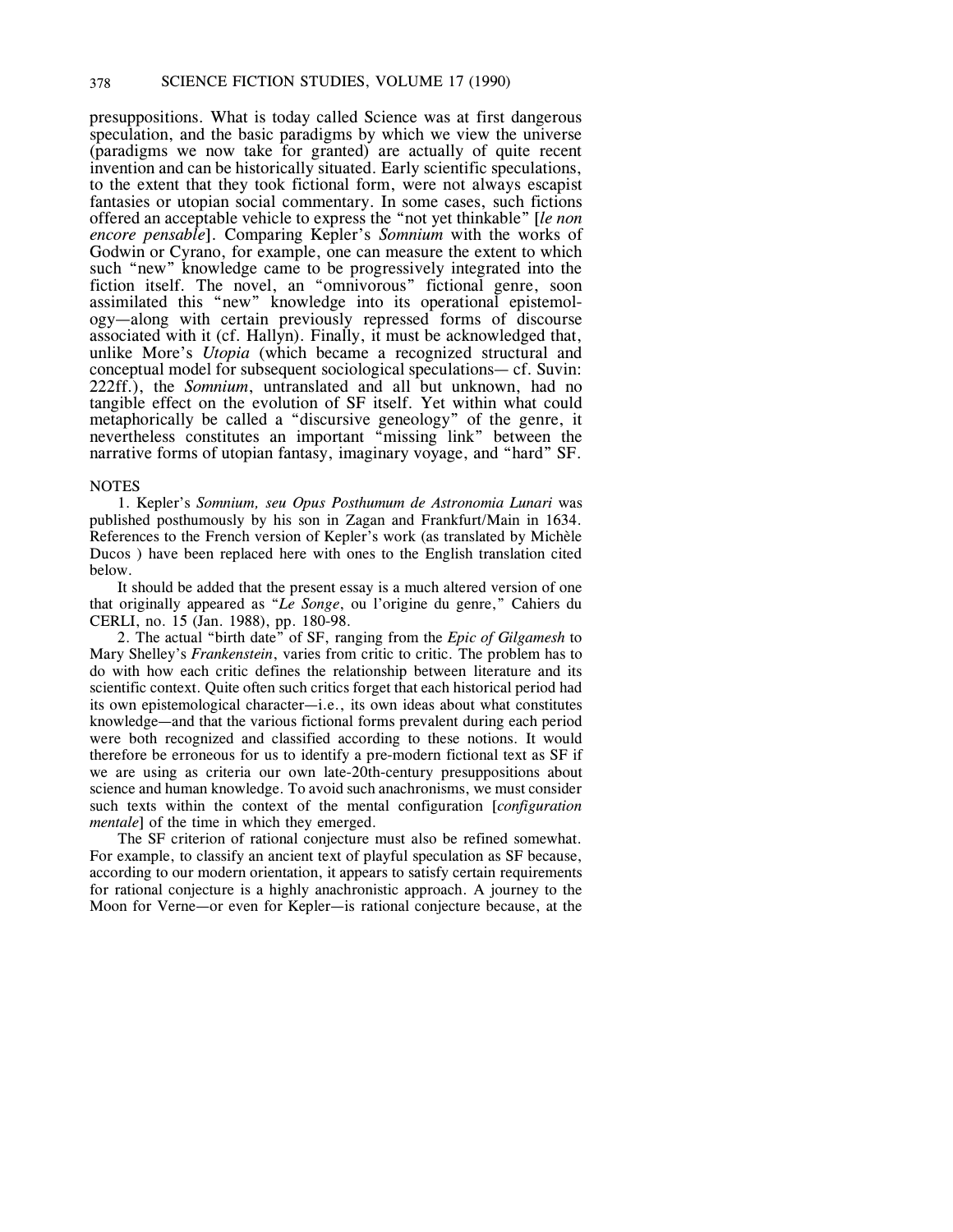time when such fictions were written (as well as today), the Moon was viewed as an astronomical object, a satellite of the Earth. By contrast, a journey to the Moon as expressed in Lucian's *True History*, for instance, is not rational conjecture; it serves simply as a playful metaphor.

These remarks parallel Michel Foucault's notion of an "epistemological base" [*socle épisèmologique*]. See, in particular, the analysis by Michel de Certeau in his *Histoire et psychanalyse, entre science et fiction* (Paris, 1987), p. 27.

One might argue that Kepler's *Somnium* had no impact whatsoever on the development of SF because it remained virtually unknown; whereas the texts of Godwin and Cyrano de Bergerac, for example, nurtured a new and identifiably SF rhetoric and *mythos*. It is undoubtedly for this reason that Robert M. Philmus, in his *Into the Unknown*, treats Kepler as marginal to SF—a position shared by C. Dollerup. From a strictly factual viewpoint, this assertion is true; however, when considering the history of the SF genre in the broader context of the evolution of speculative fiction and its relationship to scientific discovery, it is not entirely pertinent.

3. It is not gratuitous to link Kepler with Wells, who uses a quotation from the Somnium as the epigraph for *The First Men in the Moon*.

4. "...writing means constructing, through the text, one's own model reader": Umberto Eco, *Reflections on "The Name of the Rose*," trans. William Weaver (London, 1985), p. 48.

5. See Michèle Le Deuf and Margaret Llasera's *La Nouvelle Atlantide, suivi de Voyage dans la pensée baroque* (Paris, 1983), p. 16. I am deeply indebted to these two scholars for my preceding discussion of Francis Bacon.

6. This hypothesis, derived from philosophy, actually predated that of Copernicus. See Nicholas of Cusa's *De Docta ignorantia*, as cited by Alexandre Koyré, pp. 14-15.

7. Note, however, that the date of publication for Godwin's *The Man in the Moone* (1638) probably belies its date of composition (generally now thought to have been sometime between 1625 and 1630). See Philmus, p. 40n, for the articles on this subject.

8. For Kepler's differences with Galileo, see Nicolson, pp. 37-39.

9. It should be noted that Kepler himself, an accomplished astronomer and physicist, remained a passionate believer in astrology.

10. "In every instance the take-off hits him as a severe shock (66), for he is hurled just as though he had been shot aloft by gunpowder to sail over mountains and seas (67). For this reason at the outset he must be lulled to sleep immediately with narcotics and opiates (68). His limbs must be arranged (69) in such a way that his torso will not be torn away from his buttocks nor his head from his body, but the shock will be distributed among his individual limbs. Then a new difficulty follows: extreme cold (70) and impeded breathing. The cold is relieved by a power which we are born with (72); the breathing, by applying damp sponges to the nostrils (73)...Their bodies roll themselves up, like spiders, into balls which we carry along almost entirely by our will alone (76), so that finally the bodily mass proceeds toward its destination of its own accord (77).... Many additional difficulties arise which it would be tedious to enumerate. On the other hand, we suffer no harm at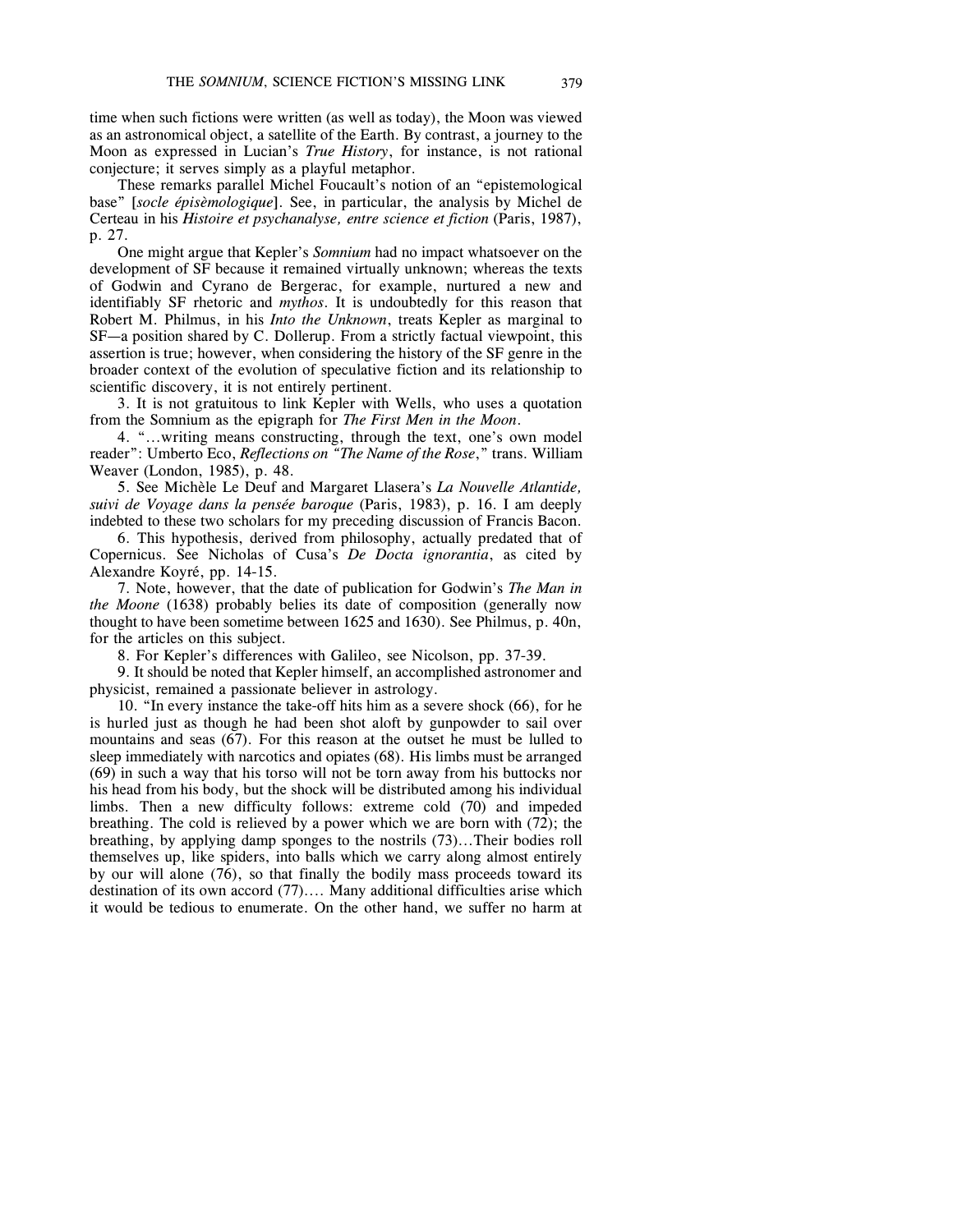all": *Somnium,* p. 16.

11. See Note 211: "Here is pure reasoning, divorced from any visual evidence. However, had I then known that the moon has as many sunken cavities as Galileo's telescope has revealed...I would have asserted my theories with a freer pen" (Somnium, p. 129).

12. See Note 213, for example: "This is from the Tübingen theses. It, too, is intended to express a proportion....Between the very slow motion of the fixed stars for us and the brief periods of the individual planets down to the daily rotation of the earth, there is a proportion which seemed to me to be also that of human life to the modest size of our bodies. For the moon, on the other hand, the fixed stars return more quickly than Saturn, whereas a day is thirty times longer than ours. Hence I thought that I should attribute a short life to the living creatures but enormous growth…" (*Somnium*, pp. 129-30).

13. In fact, it might be said that Kepler inaugurated a new kind of fiction which Descartes, Malebranche, Fontenelle, and Leibniz would later adopt for their own purposes and call "philosophic fiction." Detached from its "epiphanic" function of representing the already-existing, the referentiality of this fiction is geared more to portraying the rationally conceivable and the logic of the possible. One can discern here the first stirrings of what will become not only extrapolative SF but also many other concretely speculative activities such as future forecasting, computer simulations and modelling, etc. For more on "philosophical fiction," see Guy Lardreau's *Fictions philosophiques et science-fiction* (Paris, 1986), pp. 23-64.

14. To fully understand Kepler's play on words, Edward Rosen's commentary is helpful: "According to religious beliefs of the ancient Greeks, a daimon was a minor divinity, intermediate between the great gods and human beings; it is in this sense that Kepler, half-seriously and half-jokingly...speaks about the Daemon from Levania...The Greek word *daemon* means 'an expert,' 'one who knows.' In deriving *Daemon* (`minor divinity') from *daemon* (`expert'), Kepler followed the etymological speculation of Plato in *Cratylus*" (Somnium, p. 50, nn. 78-79).

#### WORKS CITED

- Dollerup, C. "The Earliest Space Voyage in the Renaissance," in *Just the Other Day: Essays on the Suture of the Future*, ed. Luk De Vos (Amster dam, 1985), pp. 103-14.
- Evans, Arthur B. *Jules Verne Rediscovered: Didacticism and the Scientific Novel*. Westport, CT: 1988.

Hallyn, Francis. *"Le Songe" de Kepler* [Bibliothèque d'Humanisme et Renaissance, vol. 42]. Geneva, 1980.

Kepler, Johann. *Kepler's "Somnium": The Dream, or Posthumous Work on Lunar Astronomy,* trans. Edward Rosen. Madison: Wisconsin UP, 1967.

Koyré, Alexandre. *From the Closed World to the Infinite Universe.* NY, 1958.

Kuhn, Thomas. *The Structure of Scientific Revolutions.* Chicago, 1962.

Nicolson, Marjorie Hope. *A World in the Moon...* Smith College Studies in Modern Languages No. 17. Northampton, MA: 1936.

Pagetti, Carlo. *"The First Men in the Moon*: H.G. Wells and the Fictional Strategy of his 'Scientific Romances," SFS, 7 (1980):124-34.